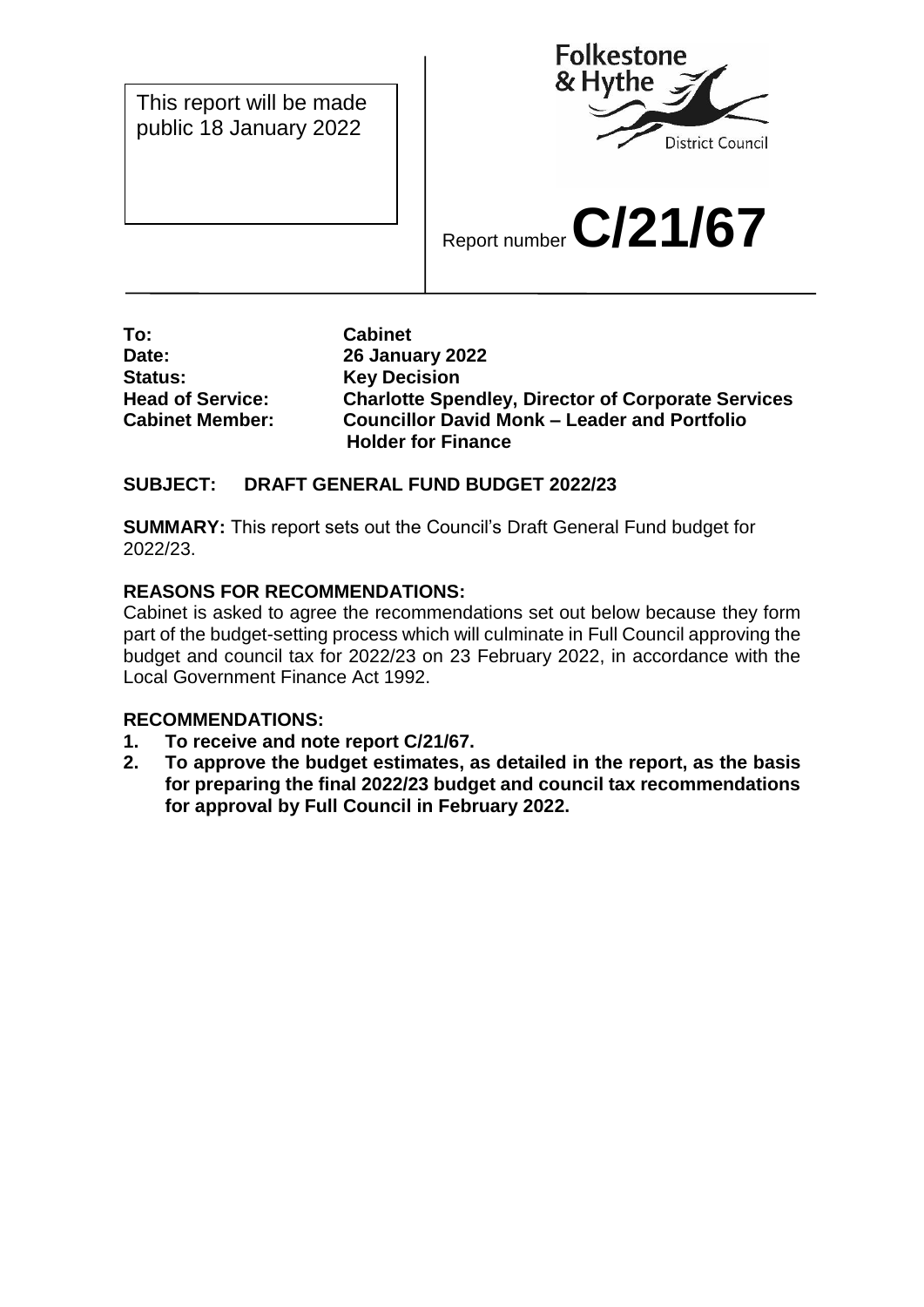# **1. INTRODUCTION AND BACKGROUND**

- 1.1 Council approved the Medium Term Financial Strategy 2022/23 to 2025/26 (MTFS) on 24 November 2021 and Cabinet agreed the Budget Strategy for 2022/23 on 15 December 2021. These reports considered the council's forecast budget position for 2022/23 from a strategic perspective. This report now sets out the detail for the draft General Fund budget, prior to Full Council approving the final budget proposals and the level of council tax at its meeting on 23 February 2022.
- 1.2 The budget proposals in this report been prepared assuming a 2.0% council tax increase in 2022/23. The final decision will not be confirmed until 23 February 2022. In addition, the following remain to be finalised:
	- the forecast for council tax and net business rates income.
	- the council tax base position.
	- this council's share of Collection Fund balances.
	- the Local Government Finance Settlement.

These items will be confirmed in the final budget report.

1.3 The MTFS identified that the Council faced a budget shortfall of £1.6m in 2022/23. The Corporate Leadership Team, Assistant Directors and Chief Officers have reviewed current budget allocations and savings proposals. Unavoidable budget growth of £444k was approved by Cabinet on 15 December. In addition the review of fees & charges and other identified savings resulted in savings of £1.047m being identified through the Budget Strategy process. The draft budget detailed in this report reflects the changes made as a result of these reviews.

## **2. CONTEXT**

2.1 The context and financial climate have previously been set out in the MTFS and Budget Strategy reports. The Council continues to face challenging times and tight financial restraint is expected to continue to be applied across the public sector well over the medium to longer term.

#### Local Government Finance Settlement

- 2.2 The Provisional Local Government Finance Settlement was announced on 16 December. This was a one year settlement proposal for 2022/23 with further details on proposed funding reform to follow during early 2022.
- 2.3 The settlement confirmed the referendum limits for Council Tax at 2% (or £5 for district and fire authorities where this exceeds the 2%). No referendum limits will apply for town and parish councils. The settlement also confirmed that New Homes Bonus will be 'rolled over' for a further year, confirming allocations and the final legacy payment honoured. The lower tier services grant was also 'rolled over' with £111m being made available nationally.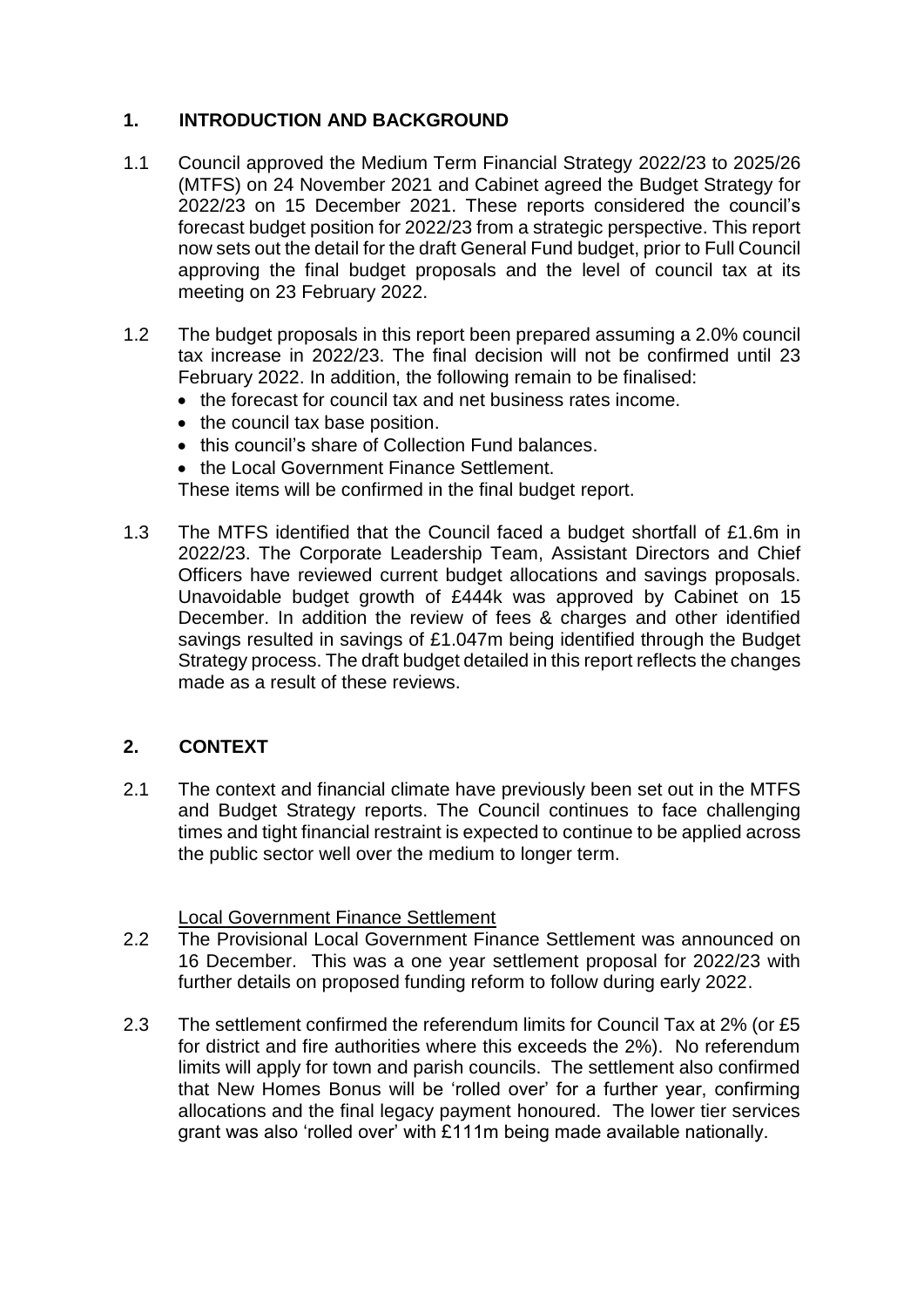### **3. GENERAL FUND BUDGET 2022/23**

- 3.1 The draft budget for 2022/23 is presented in detail at Appendix 1 compared to the original budget for 2021/22. It includes the draft position for the Council's contribution to the Folkestone Parks and Pleasure Grounds Charity, the cost of which determines the special expense falling on Folkestone and Sandgate taxpayers.
- 3.2 The budget estimates are presented on a 'controllable' basis only; all inter service area recharges, capital charges and certain other technical accounting adjustments are excluded. Focus can therefore be on real changes in expenditure and income within a service area.
- 3.3 Table 1 below sets out a summary of the budget. Appendix 1 provides a more detailed breakdown of the budget across service areas.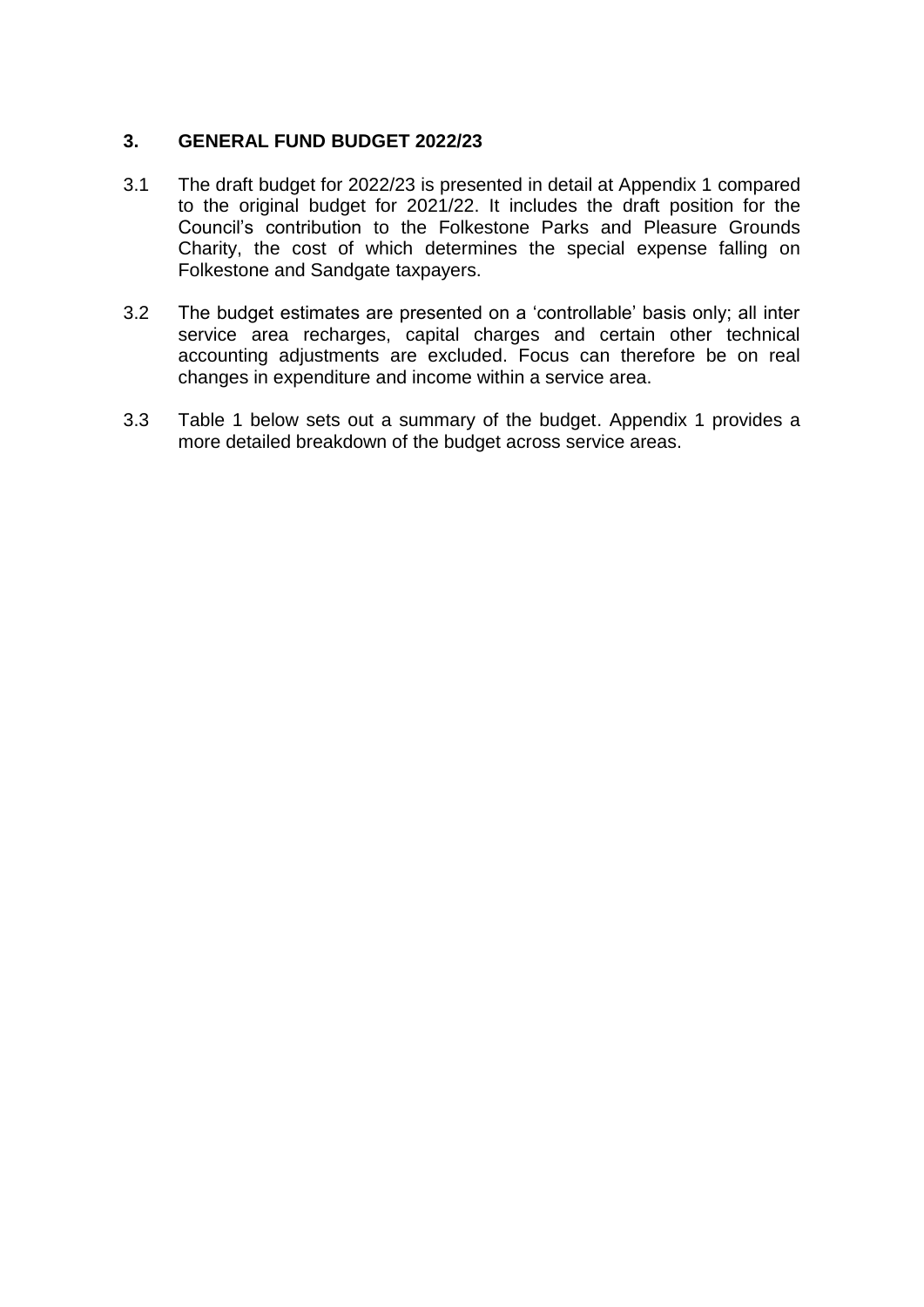# Table 1: General Fund Summary

|                                              | 2021/22        | 2022/23                   |
|----------------------------------------------|----------------|---------------------------|
|                                              | Original       | Original                  |
|                                              |                |                           |
|                                              | <b>Budget</b>  | <b>Budget</b>             |
|                                              |                | (Based on outturn prices) |
|                                              | £              | £                         |
| <b>SUMMARY OF NET EXPENDITURE</b>            |                |                           |
| <b>Service Heads</b>                         |                |                           |
| Finance, Strategy & Corporate Services       | 6,148,800      | 7,657,250                 |
| Human Resources                              | 655,850        | 626,780                   |
| Governance & Law                             | 2,449,910      | 2,589,890                 |
| Leadership Support                           | 907,520        | 1,004,220                 |
| Place                                        | 6,600,060      | 6,254,240                 |
| Economic Development                         | 1,304,330      | 762,030                   |
| Planning                                     | 212,940        | 137,020                   |
| Operations                                   | 2,487,590      | 1,358,450                 |
| <b>Strategic Development</b>                 | 70,490         | 39,670                    |
| Housing                                      | 3,345,600      | 3,342,840                 |
| Transition & Transformation                  |                |                           |
| Recharges                                    | (5,559,000)    | (5,613,000)               |
| Vacancy& savings target                      | (608, 800)     | (224,000)                 |
| TOTAL HEAD OF SERVICE NET EXPENDITURE        | 18,015,290     | 17,935,390                |
| Internal Drainage Board Levies               | 483,570        | 493,241                   |
| Interest Payable and Similar Charges         | 739,000        | 801,000                   |
| Interest and Investment Income               | (754,000)      | (1,320,000)               |
| <b>Council Tax Freeze Grant</b>              |                |                           |
| New Homes Bonus Grant                        | (836,050)      | (744, 272)                |
| Other non-service related Government Grants  | (1,971,230)    | (1,763,462)               |
| Town and Parish Council Precepts             | 2,594,250      | 2,646,132                 |
| <b>TOTAL GENERAL FUND OPERATING NET EXP</b>  | 18,270,830     | 18,048,029                |
|                                              |                |                           |
| Net Transfers to/(from) Earmarked Reserves   | (2,760,260)    | (3,526,170)               |
| Minimum Revenue Provision                    | 886,000        | 1,667,000                 |
| Capital Expenditure funded from Revenue      | 1,280,000      | 2,363,000                 |
| TOTAL TO BE MET FROM LOCAL TAXPAYERS         | 17,676,570     | 18,551,859                |
| Transfer to/(from) the Collection Fund       | 67,290         |                           |
| <b>Business Rates Income</b>                 | (3,905,100)    | (3,943,223)               |
| TOTAL TO BE MET FROM DEMAND ON THE           |                |                           |
| <b>COLLECTION FUND &amp; GENERAL RESERVE</b> | 13,838,760     | 14,608,636                |
| Council Tax-Demand on Collection Fund        | (13, 128, 210) | (13, 494, 053)            |
| (SURPLUS)/DEFICIT FOR YEAR                   | 710,550        | 1,114,583                 |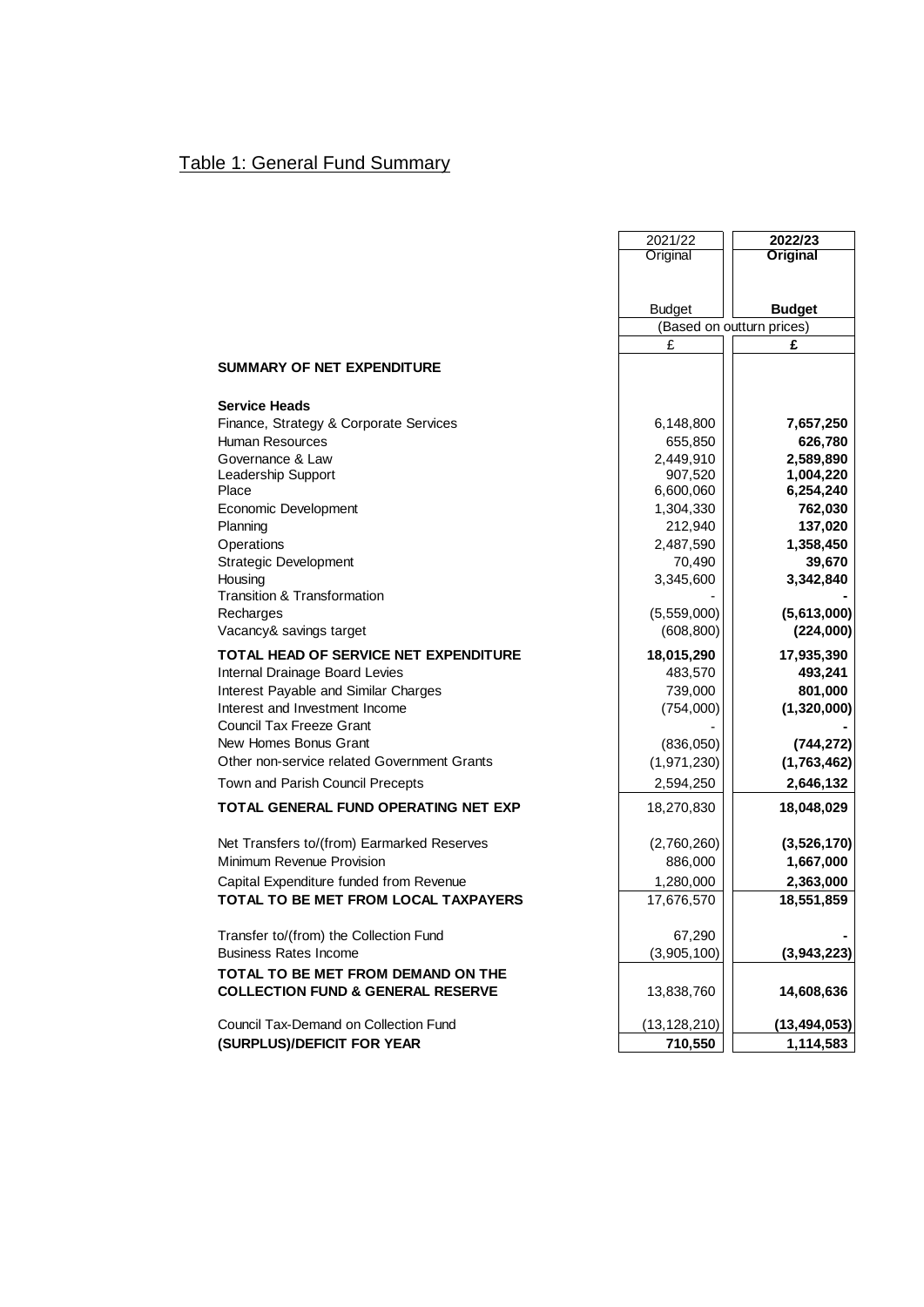Service Budget Changes 2022/23 Compared to 2021/22<br>3.4 Forecast Head of Service net expenditure has

3.4 Forecast Head of Service net expenditure has decreased by £79,900 (0.44%):

|                                      | <b>Budget</b> |
|--------------------------------------|---------------|
| Original 2021/22 General Fund Budget | 18,015,290    |
| Original 2022/23 General Fund Budget | 17,935,390    |
| <b>Decrease</b>                      | 79,900        |

#### **4. RESERVES**

- 4.1 The forecast balance on the General Reserve was reported in the Budget Strategy in December 2021 and will be updated to reflect planned use and 2021/22 outturn predictions for inclusion in the final budget reports to Cabinet and Council on 23 February 2022
- 4.2 Estimates of changes to Earmarked Reserves are shown below:

| <b>Total General Fund Reserves</b> | 27,395         | 18,097                  |
|------------------------------------|----------------|-------------------------|
| <b>Total Earmarked Reserves</b>    | 23,573         | 13,764                  |
| <b>Covid Recovery</b>              | 6,501          | 300                     |
| <b>Climate Change</b>              | 4,946          | 4,530                   |
| <b>High Street Regeneration</b>    | 2,070          | 1,054                   |
| <b>Homelessness Prevention</b>     | 488            | 586                     |
| <b>Lydd Airport</b>                | 9              | 9                       |
| <b>Community Led Housing</b>       | 365            | 310                     |
| <b>Economic Development</b>        | 1,991          | 1,754                   |
| <b>Otterpool Park</b>              |                |                         |
| Leisure                            | 547            | 447                     |
| <b>Maintenance of Graves</b>       | 12             | 12                      |
| Corporate initiatives              | 598            | 69                      |
| <b>New Homes Bonus initiatives</b> | 2,341          | 1,998                   |
| technology                         | 283            | 317                     |
| Vehicles, equipment and            |                |                         |
| <b>IFRS</b>                        | 8              | 5                       |
| Carry forwards                     | 691            | 472                     |
| <b>Business rates</b>              | 2,723          | 1,901                   |
| <b>Earmarked Reserves:</b>         |                |                         |
| <b>General Reserve</b>             | 3,822          | 4,333                   |
| Description of Reserve             | £000           | £000                    |
|                                    | 1/4/21         | 31/3/22                 |
|                                    | <b>Balance</b> | <b>Forecast Balance</b> |

Notes:

<sup>1</sup> IFRS = International Financial Reporting Standards

 $2$  VET = Vehicles, equipment and technology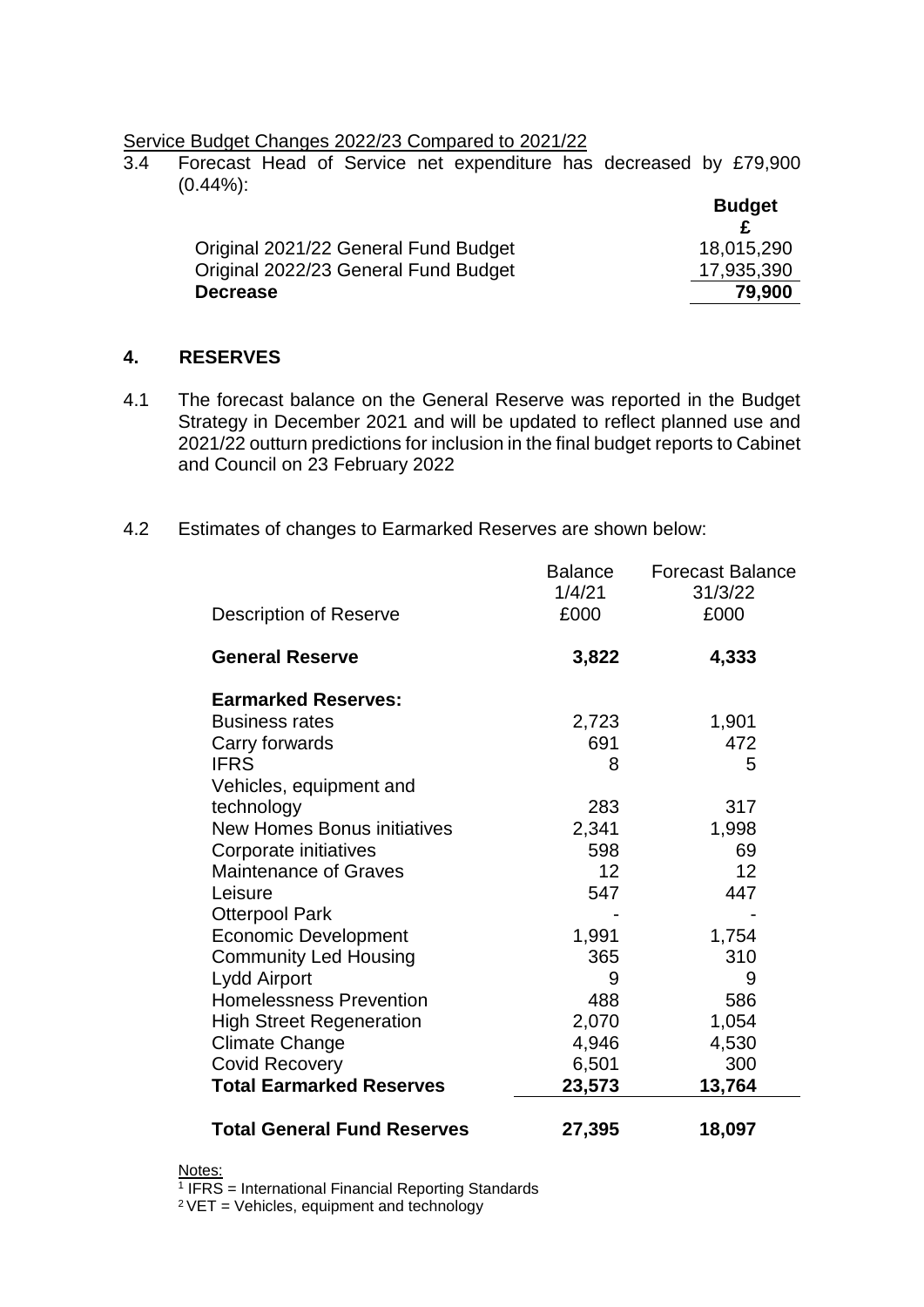## **5. BUDGET PREPARATION – NEXT STEPS**

- 5.1 The following items remain subject to confirmation:
	- Final Local Government Finance Settlement.
	- Council Tax Base position
	- The council's share of the Collection Fund surplus or deficit.
	- Town and parish precepts.
	- Business rates income forecast.
- 5.2 These will be covered in the final budget reports to Cabinet and Council on 23 February 2022, along with details of the special expense charged to Folkestone and Sandgate taxpayers.

## **6. ROBUSTNESS OF ESTIMATES AND ADEQUACY OF RESERVES**

- 6.1 The Local Government Act 2003 requires the Council's Chief Finance Officer to formally give an opinion on the robustness of the budget and adequacy of reserves.
- 6.2 The Chief Finance Officer's statement will be presented to Council when it considers the budget for 2022/23 on 23 February 2022; it will set out the assumptions used to arrive at the final budget recommendations.

## **7. BUDGET CONSULTATION**

- 7.1 The objectives for consultation on the 2022/23 budget proposals will be to:
	- (i) Engage with key stakeholder groups and local residents;
	- (ii) Seek feedback on specific budget proposals for 2022/23; and
	- (iii) Seek feedback on general spending and income generation priorities
- 7.2 The target audience and communication channels will include:

| Group<br><b>Residents</b>     | <b>Channel</b><br>Council website and social media<br>$\bullet$<br>Dedicated e-mail address<br>$\bullet$<br>Option to submit information by post<br>$\bullet$ |  |
|-------------------------------|---------------------------------------------------------------------------------------------------------------------------------------------------------------|--|
| <b>Business Community</b>     | Consultation shared with Folkestone & Hythe Business<br><b>Advisory Board</b>                                                                                 |  |
| <b>Other Community Groups</b> | Consultation to be shared with key stakeholder                                                                                                                |  |
| Town and Parish Councils.     | Direct communication to invite feedback.                                                                                                                      |  |

7.3 Consultation feedback responses will be summarised and reported to Cabinet in February.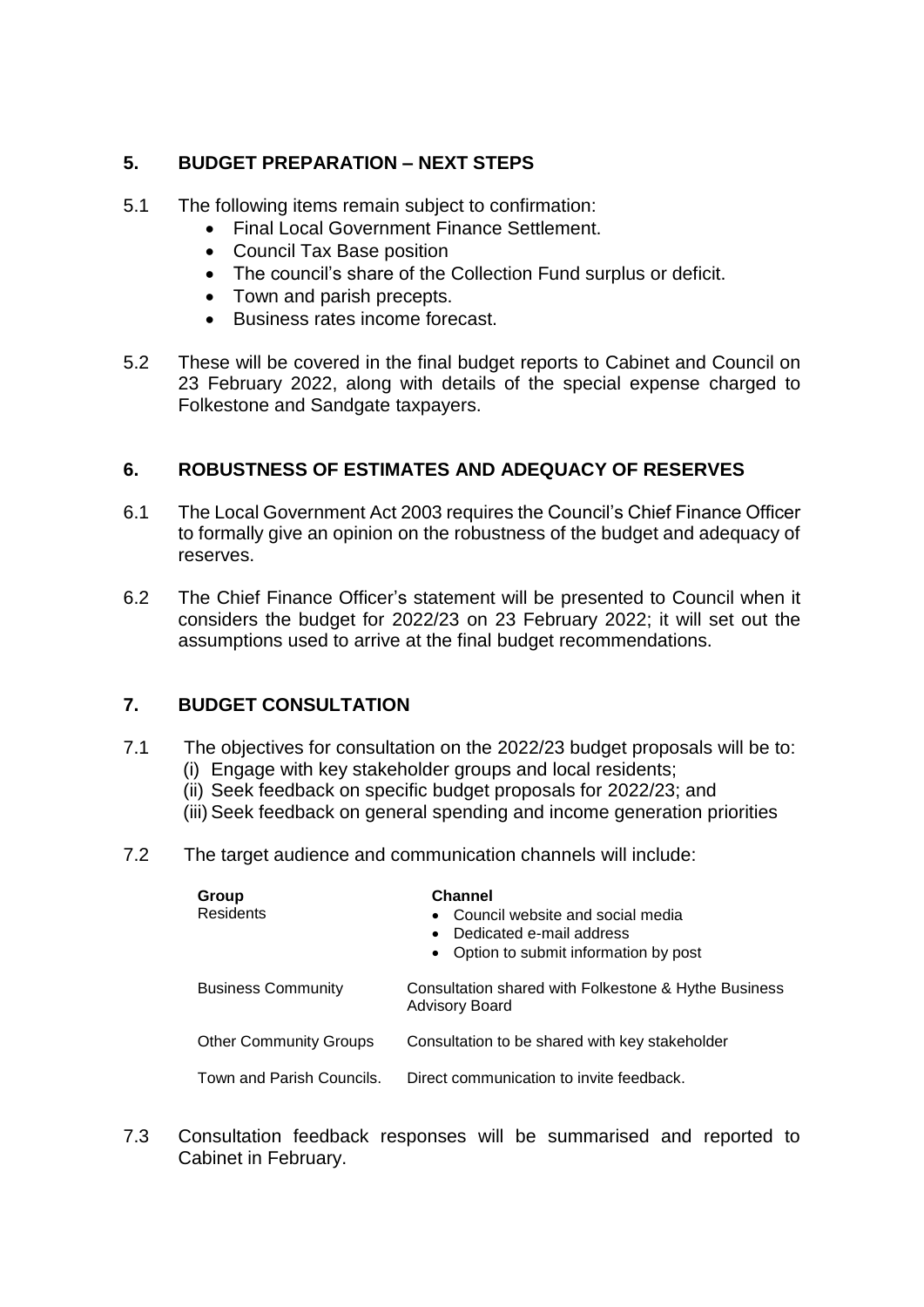### **8. CONCLUSION**

8.1 Cabinet is asked to approve the budget estimates, as detailed in this report, as the basis for preparing the final 2022/23 budget and council tax recommendations for approval by Council in February 2022.

### **9. RISK MANAGEMENT ISSUES**

9.1 A summary of the perceived risks follows:

| <b>Perceived risk</b>                                                                 | <b>Seriousness</b> | Likelihood | <b>Preventative action</b>                                                                                                                                                                                                |
|---------------------------------------------------------------------------------------|--------------------|------------|---------------------------------------------------------------------------------------------------------------------------------------------------------------------------------------------------------------------------|
| Deteriorating<br>economic climate<br>including ongoing<br>impact of COVID             | Medium             | Low-medium | Setting of a prudential<br>budget and continuing<br>strong financial control in<br>the Council's decision<br>making.                                                                                                      |
| <b>Budget strategy</b><br>not achieved.                                               | High               | Low-medium | Close control of the<br>budget making process<br>and a prompt and<br>decisive response to<br>addressing budget<br>issues. Stringent budget<br>monitoring and reporting<br>during 2022/23 and future<br>years.             |
| <b>MTFS</b> becomes<br>out of date.                                                   | High               | Low        | The MTFS is fully<br>reviewed annually<br>through the budget<br>process.                                                                                                                                                  |
| Assumptions may<br>be inaccurate.                                                     | High               | Medium     | Budget monitoring is<br>undertaken regularly and<br>financial developments<br>nationally are tracked.<br>Assumptions are<br>regularly reviewed.<br>Detailed budget has been<br>fully reviewed ahead of<br>proposals made. |
| Incorrect<br>assessment of<br>Local<br>Government<br>Finance<br>Settlement<br>impact. | High               | Low        | Current position is based<br>on known information.<br>Position will be updated<br>before February report is<br>presented.                                                                                                 |